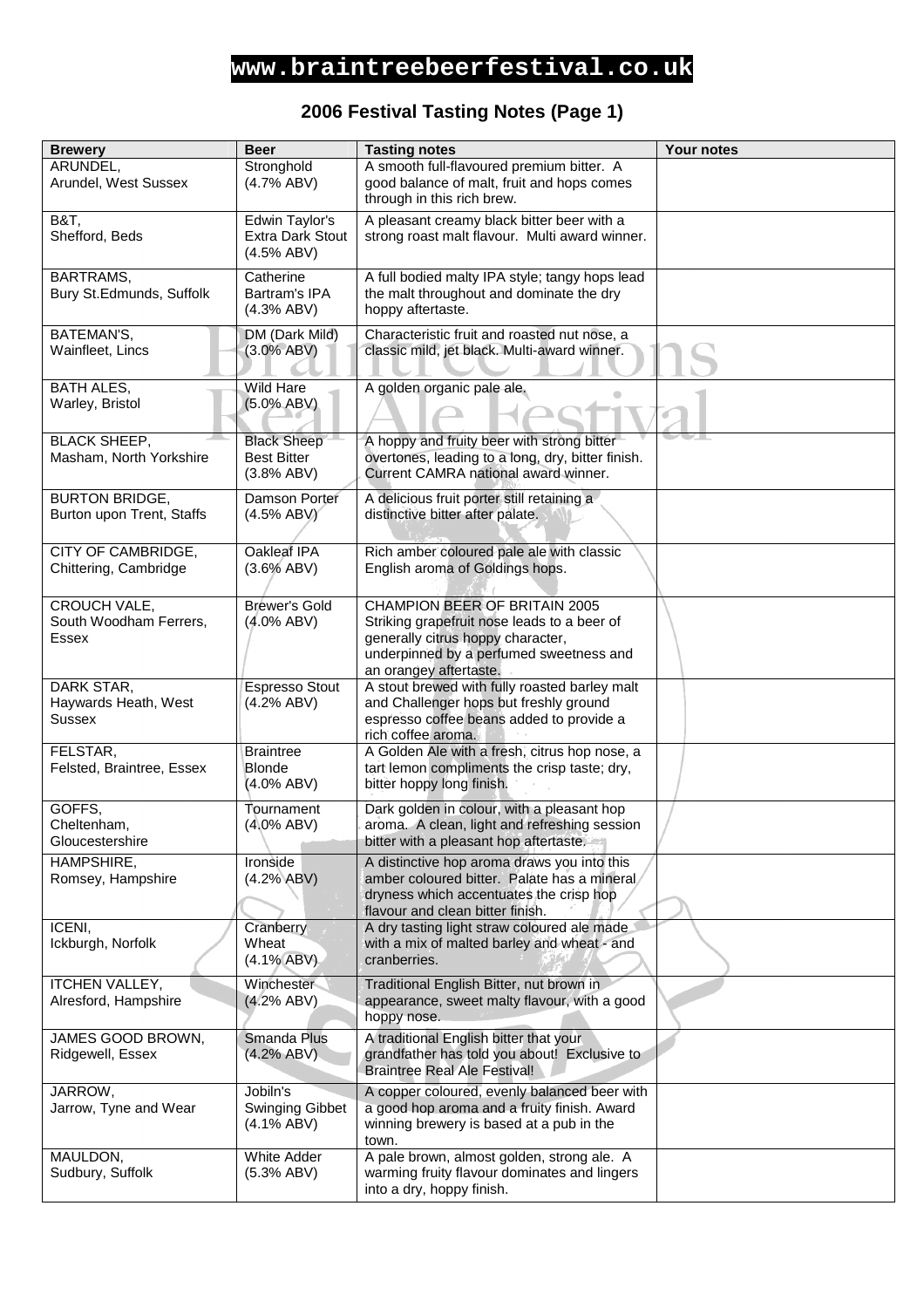## **www.braintreebeerfestival.co.uk**

### **2006 Festival Tasting Notes (Page 2)**

| <b>Brewery</b>                | <b>Beer</b>                 | <b>Tasting notes</b>                                                                             | <b>Your notes</b> |
|-------------------------------|-----------------------------|--------------------------------------------------------------------------------------------------|-------------------|
| MIGHTY OAK,                   | English Oak                 | Copper coloured strong bitter with a full body                                                   |                   |
| Maldon, Essex                 | (4.8% ABV)                  | dominated by malt and a reasonable level of                                                      |                   |
|                               |                             | bitterness. The hoppy aroma also has a                                                           |                   |
|                               |                             | trace of vanilla.                                                                                |                   |
| MIGHTY OAK,                   | Oscar Wilde                 | Flavoursome dark red mild, hints of                                                              |                   |
| Maldon, Essex                 | Mild<br>(3.7% ABV)          | blackberry and coconut on the nose, and<br>malty taste. Current CAMRA Champion Ale               |                   |
|                               |                             |                                                                                                  |                   |
| MIGHTY OAK,                   | Simply The Best             | A tawny, full-bodied complex and fruity best                                                     |                   |
| Maldon, Essex                 | (4.4% ABV)                  | bitter with a light balance of malt and hops,                                                    |                   |
|                               |                             | and a bitter-sweet finish.                                                                       |                   |
| NETHERGATE,                   | Azzanewt                    | Premium summer ale, fawn coloured, packed                                                        |                   |
| Pentlow, Essex                | (4.4% ABV)                  | with an orange aroma.                                                                            |                   |
|                               |                             |                                                                                                  |                   |
| NETHERGATE,                   | <b>IPA</b>                  |                                                                                                  |                   |
| Pentlow, Essex                | (3.5% ABV)                  |                                                                                                  |                   |
|                               |                             |                                                                                                  |                   |
| NETHERGATE,<br>Pentlow, Essex | Old Growler                 | A complex and satisfying porter, smooth and                                                      |                   |
|                               | $(5.0\%$ ABV)               | distinctive. Sweetness, roast malt and fruit<br>feature in the palate, with bitter chocolate     |                   |
|                               |                             | lingering. The finish is powerfully hoppy.                                                       |                   |
| OAKHAM,                       | JHB (Jeffrey                | Straw-coloured, light bodied bitter with strong                                                  |                   |
| Peterborough, Cambs           | Hudson Bitter)              | hoppy aroma, strong bitter dry finish. Be                                                        |                   |
|                               | (3.8% ABV)                  | warned - you may never drink lager again!                                                        |                   |
|                               |                             | Multi award winner.                                                                              |                   |
| POTTON,                       | Village Bike                | Classic award winning English premium                                                            |                   |
| Potton, Beds                  | (4.3% ABV)                  | bitter, amber in colour, heavily late-hopped.                                                    |                   |
|                               |                             | Fruity aroma and taste with a pleasant<br>aroma.                                                 |                   |
| RCH,                          | Hewish IPA                  | Light hoppy bitter with some malt and fruit,                                                     |                   |
| Weston-Super-Mare,            | (3.6% ABV)                  | floral citrus hop aroma, pale brown / amber                                                      |                   |
| Somerset                      |                             | colour:                                                                                          |                   |
| REBELLION,                    | Mutiny                      | Tawny in colour, this full-bodied best bitter is                                                 |                   |
| Marlow Bottom, Bucks          | (4.5% ABV)                  | predominantly fruity and moderately bitter                                                       |                   |
|                               |                             | with crystal malt continuing to a dry finish.                                                    |                   |
| SAFFRON,                      | Pledgdon Ale                | Golden Amber ale crafted from marris otter                                                       |                   |
| Henham, Stansted, Essex       | (4.3% ABV)                  | and crystal malts and traditional English hops                                                   |                   |
|                               |                             | to produce a soft mellow, full flavour hoppy                                                     |                   |
|                               |                             | beer with hints of biscuit and pleasant citrus                                                   |                   |
| SAFFRON,                      | Saffron Blonde              | aftertaste.                                                                                      |                   |
| Henham, Stansted, Essex       | (4.3% ABV)                  |                                                                                                  |                   |
|                               |                             |                                                                                                  |                   |
| SAINT GEORGE'S,               | Paragon Steam               | Styled on Californian steam beer, this amber                                                     |                   |
| Callow End, Worcestershire    | $(4.0\%$ ABV)               | thirst-quencher features a marked maize and                                                      |                   |
|                               |                             | hop character.                                                                                   |                   |
| STONEHENGE,                   | Pigswill                    | A full-bodied beer with a warm amber colour,                                                     |                   |
| Netheravon, Wiltshire         | $(4.0\%$ ABV)               | not over bitter but rich in hop aroma, which                                                     |                   |
|                               |                             | gives the beer a delightful aftertaste.                                                          |                   |
| TINDALL,                      | Alltime                     | A well balanced, traditional English bitter.                                                     |                   |
| Seething, Norfolk             | $(4.0\%$ ABV)               | The blend of hop and malt is reflected in both                                                   |                   |
|                               |                             | the bouquet and taste.                                                                           |                   |
| TRING,                        | Jack O'Legs                 | A combination of four types of malt and two                                                      |                   |
| Tring, Herts                  | (4.2% ABV)                  | types of aroma hops provide a copper-                                                            |                   |
|                               |                             | coloured premium ale with full fruit and a                                                       |                   |
|                               |                             | distinctive hoppy bitterness.                                                                    |                   |
| TRIPLE FFF,<br>Alton, Hants   | Alton's Pride<br>(3.8% ABV) | Excellent clean-tasting golden brown session<br>bitter, full-bodied, delicious aroma of malt and |                   |
|                               |                             | hops. Multi award winner.                                                                        |                   |
| VALE,                         | <b>Wychart Ale</b>          | A full bodied full flavoured beer with nutty                                                     |                   |
| Haddenham, Bucks              | (3.9% ABV)                  | overtones. Suitable for vegetarians and                                                          |                   |
|                               |                             | vegans.                                                                                          |                   |
| WESTERHAM,                    | <b>Black Eagle</b>          | A golden ale using finest malts to give a dry                                                    |                   |
| Westerham, Kent               | Special Pale Ale            | biscuity flavour with hops adding a citrus                                                       |                   |
|                               | (3.8% ABV)                  | fruity slightly spicy note.                                                                      |                   |